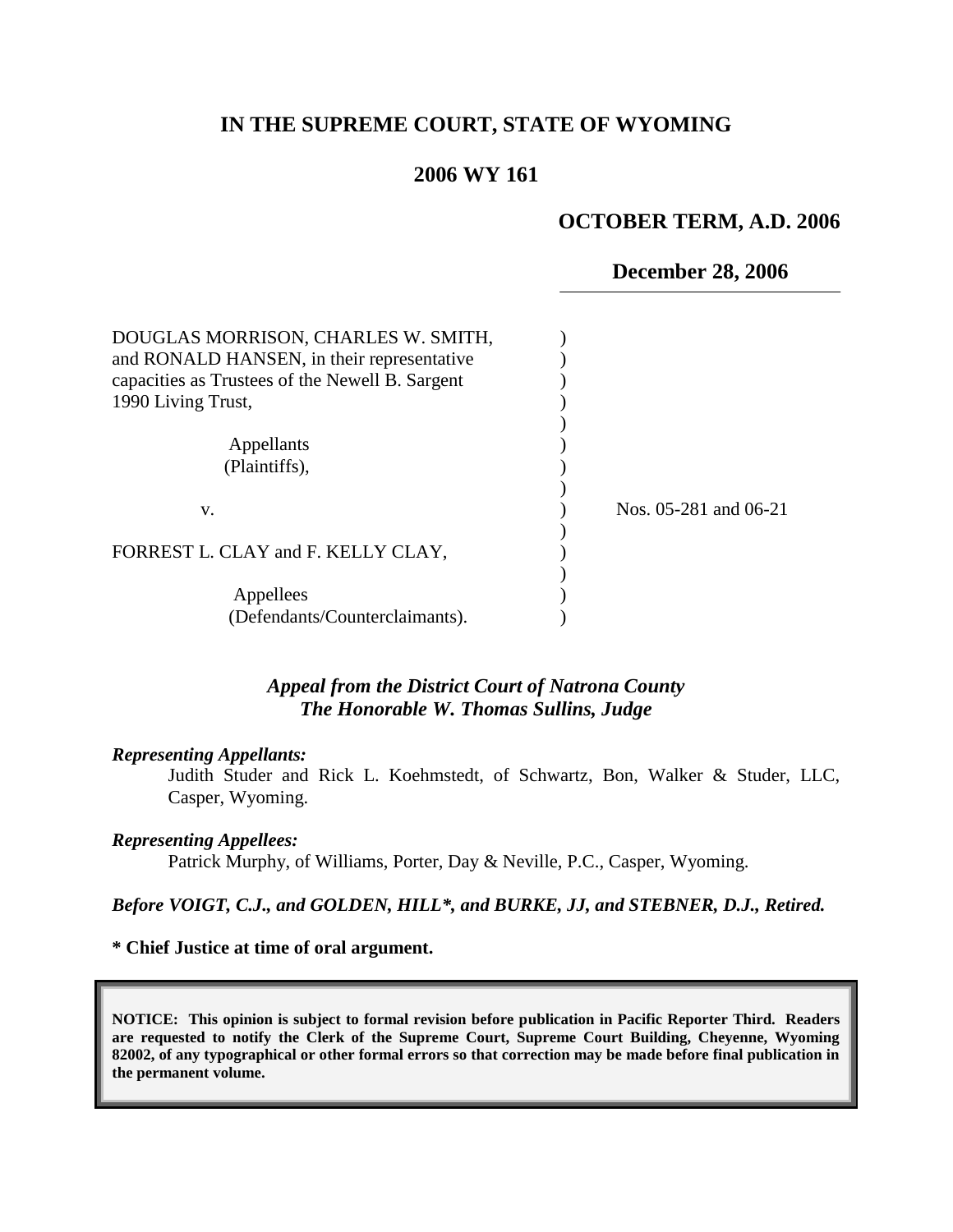## **BURKE, Justice.**

[¶1] Douglas Morrison, Charles W. Smith, and Ronald Hansen, in their representative capacities as Trustees of the Newell B. Sargent 1990 Living Trust, appeal a district court order confirming an arbitration award. The district court affirmed the award on its merits and ruled that the parties had agreed that the arbitration award would be final and binding. The court also determined that the parties had waived the right to challenge the selection and identity of the arbitrators and the arbitration process. On appeal, the Trust does not challenge those rulings. Because those rulings are dispositive, the issues raised concerning the arbitration award are moot. The Trust also appeals from the district court's order granting attorneys' fees to Appellees, the Clays. Finding no abuse of discretion, we affirm the award of attorneys' fees.

### **ISSUES**

[¶2] The Trust identifies the following issues for review:

- 1. Should an unsigned arbitration award that violated Wyoming Statutes and the parties' agreement be vacated?
- 2. Do clear violations of the code of ethics governing the arbitration [constitute] "undue means" and/or "misconduct" that requires the arbitration award be vacated?
	- A. Did the court apply an incorrect standard by requiring the plaintiffs show actual prejudice by clear and convincing evidence?
	- B. Did the court abuse its discretion in not allowing Professor Burman to opine the arbitrator"s failure to make the necessary disclosures as a violation of the code of ethics?
- 3. Did the arbitrators exceed their authority? If so, does such action require that the award be vacated?
	- A. Did the failure to conduct the arbitration in accordance with the American Arbitration Association Rules, as agreed to by the parties, constitute a basis to vacate the award?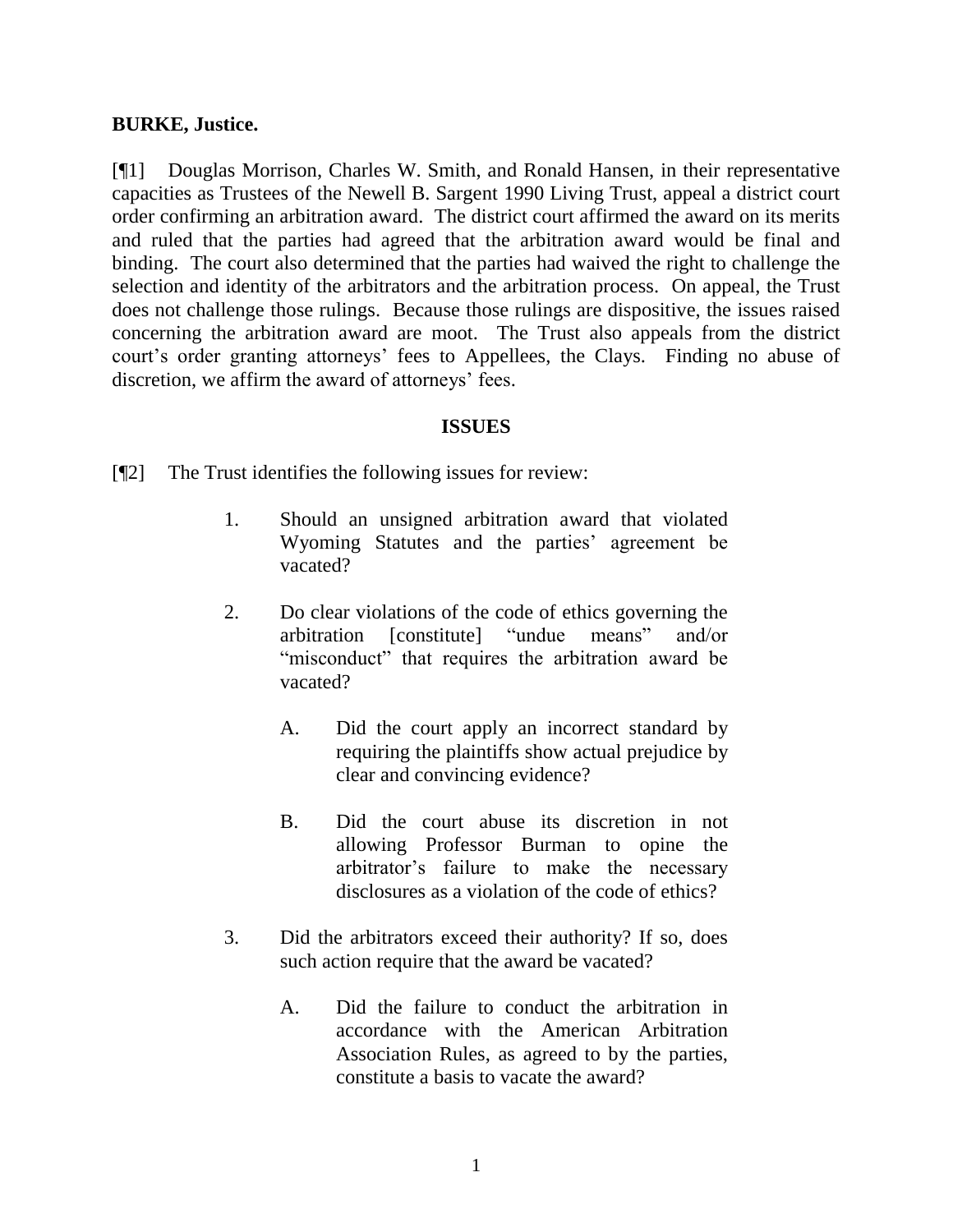- B. Did the use of minority and marketing discounts to determine value of the stock, in violation of the stock purchase agreement, exceed the authority of the arbitrators, and therefore require the court to vacate the award?
- 4. Did the court improperly award attorneys' fees?
	- A. Did the limited provision in the settlement agreement that allowed for recovery of attorneys' fees apply?
	- B. Did defendants' failure to identify and segregate attorneys" fees and costs prohibit an award of fees?

The Clays state several issues. Two are pertinent to our resolution:

- 1. Is this appeal moot because appellants failed to challenge the district court's determination that they had contractually waived their right to appeal the arbitration award?
- 2. If this appeal is not moot, does appellants' waiver of any right to appeal the arbitration award nonetheless require summary affirmation of the district court's order?

# **FACTS**

[¶3] The Newell B. Sargent 1990 Living Trust ("the Trust") was created by Newell B. Sargent to hold his shares in Wyoming Beverages, Inc. ("WBI"). Mr. Sargent passed away in April of 2001. At the time of this litigation, Forrest L. Clay, F. Kelly Clay and the Trust were the sole shareholders of WBI.

[¶4] In 1985, Mr. Sargent and the Clays entered into a Stock Purchase Agreement. Under the terms of that agreement, at the time of Mr. Sargent's death, the Clays were entitled to purchase Mr. Sargent's stock in WBI. If no agreement could be reached as to the shares" value, the "value, interest rate and [payment] period" were to be determined by arbitration. The Stock Purchase Agreement also provided that if arbitration is elected, then "each stockholder shall name an arbitrator and the decision of the majority shall be binding on all parties."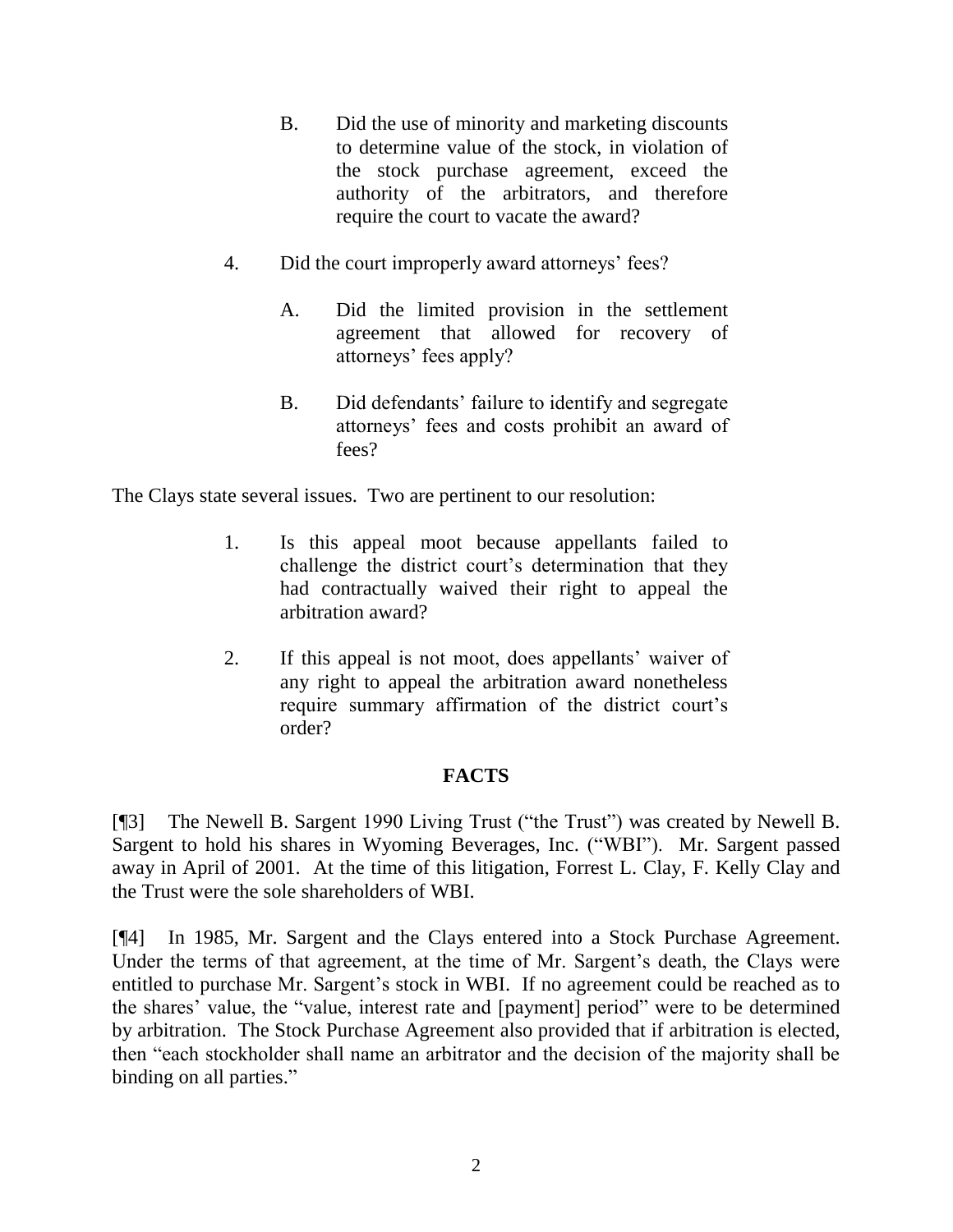[¶5] After Mr. Sargent"s death, the Clays elected to purchase all of the WBI stock held by the Trust. The parties were unable to agree on the value of the stock. On August 2, 2001, the Clays made a written demand for arbitration pursuant to the 1985 Stock Purchase Agreement. The Clays notified the Trust of their choice of arbitrators. The Trust initially refused to choose an arbitrator and challenged the validity of the arbitrator selection clause. In response, on August 31, 2001, the Clays filed a Complaint for Declaratory Judgment seeking a judicial determination as to the validity of the arbitrator selection clause. In an attempt to resolve the Declaratory Judgment action, the parties entered into a settlement agreement containing the following pertinent provisions:

> 2. . . . (a) Forrest Clay, F. Kelly Clay and the Newell B. Sargent 1990 Trust have each selected one arbitrator; and (b) the decision of a majority of the arbitrators as to the value of the Trust"s stock in Wyoming Beverages and on any other matters before the arbitrators shall be final and binding on all parties. Any decision or award of a majority of the arbitrators shall be enforceable in any federal or state court having jurisdiction thereof. The parties hereby expressly waive and release any challenge to the enforceability of any arbitrators' award or decision based on the arbitrator selection process or the identity of the arbitrators, or the submission of these matters to arbitration under the Stock Purchase Agreement. The parties further expressly acknowledge the enforceability of any award or decision by the arbitrators as provided by Wyoming law.

. . .

12. . . . Any dispute arising out of or relating in any way to this Agreement shall be resolved by a majority of the arbitrators agreed to in this Agreement through final, binding and non-appealable arbitration in accordance with the arbitration rules of the American Arbitration Association. . . .

[¶6] Prior to dismissal of the Declaratory Judgment litigation, the Trust advised, by letter, that it would not attend the scheduled arbitration and that the Trustees, "hereby rescind and withdraw their signatures to the proposed Settlement Agreement . . . ." Additionally, the Trust filed counterclaims in the Declaratory Judgment action in which it contended that the arbitrator selection clause was "unconscionable and unenforceable."

[¶7] While the Declaratory Judgment litigation was still pending, the arbitration panel issued an order which provided that: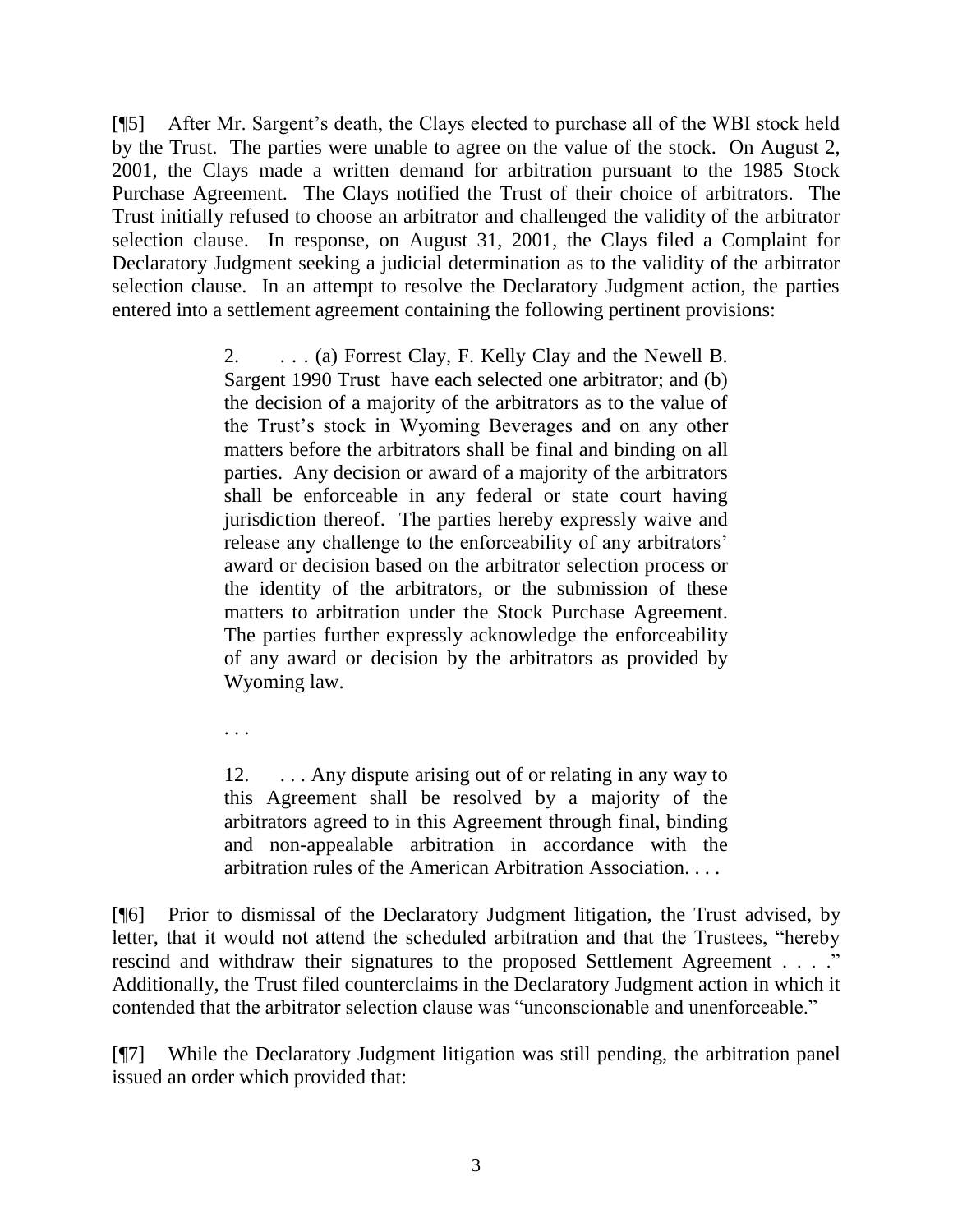. . . On or before January 14, 2002, counsel for each party shall submit a Statement of Position which identifies any issues that counsel wishes to raise relating to (i) the validity or enforceability of the arbitration agreement or any portions thereof; (ii) the jurisdiction of the arbitration panel to proceed; (iii) and the rules and procedures which should govern the arbitration proceedings. The Statements of Position should be accompanied by applicable legal authority and any pertinent documentation.

Subsequently, in accordance with the settlement agreement, the arbitration panel entered an Order which stated in pertinent part:

> The parties, through their counsel, have agreed that the arbitration agreements are fully enforceable and binding; that in the event of a dispute, all issues relating to the procedures for the arbitration, discovery, and management of the arbitration process will be resolved by the arbitrators; and that the action now pending in the Wyoming state court will be dismissed.

The Declaratory Judgment litigation was dismissed with prejudice on March 1, 2002.

[¶8] A three day arbitration hearing was held beginning March 25, 2002. At the conclusion of the hearing, the arbitration panel issued a unanimous written award valuing the stock of the Trust at \$8 million and establishing a payment period and interest rate. The Trust filed an Application to Vacate Award and Complaint for Declaratory Judgment with the district court challenging the amount of the award, the procedure by which the arbitration was conducted, and asserting a conflict of interest of one of the arbitrators. In a counterclaim, the Clays requested attorneys" fees for breach of the Settlement Agreement.

[¶9] A trial was held. The district court issued its Findings of Fact, Conclusions of Law, and Judgment, confirming the arbitration award and finding that the Clays' request for attorney fees should be granted. The Trust appealed from the district court's Findings of Fact, Conclusions of Law, and Judgment and the subsequent Order Awarding Attorney"s Fees and Costs. We consolidated the two appeals for briefing and decision.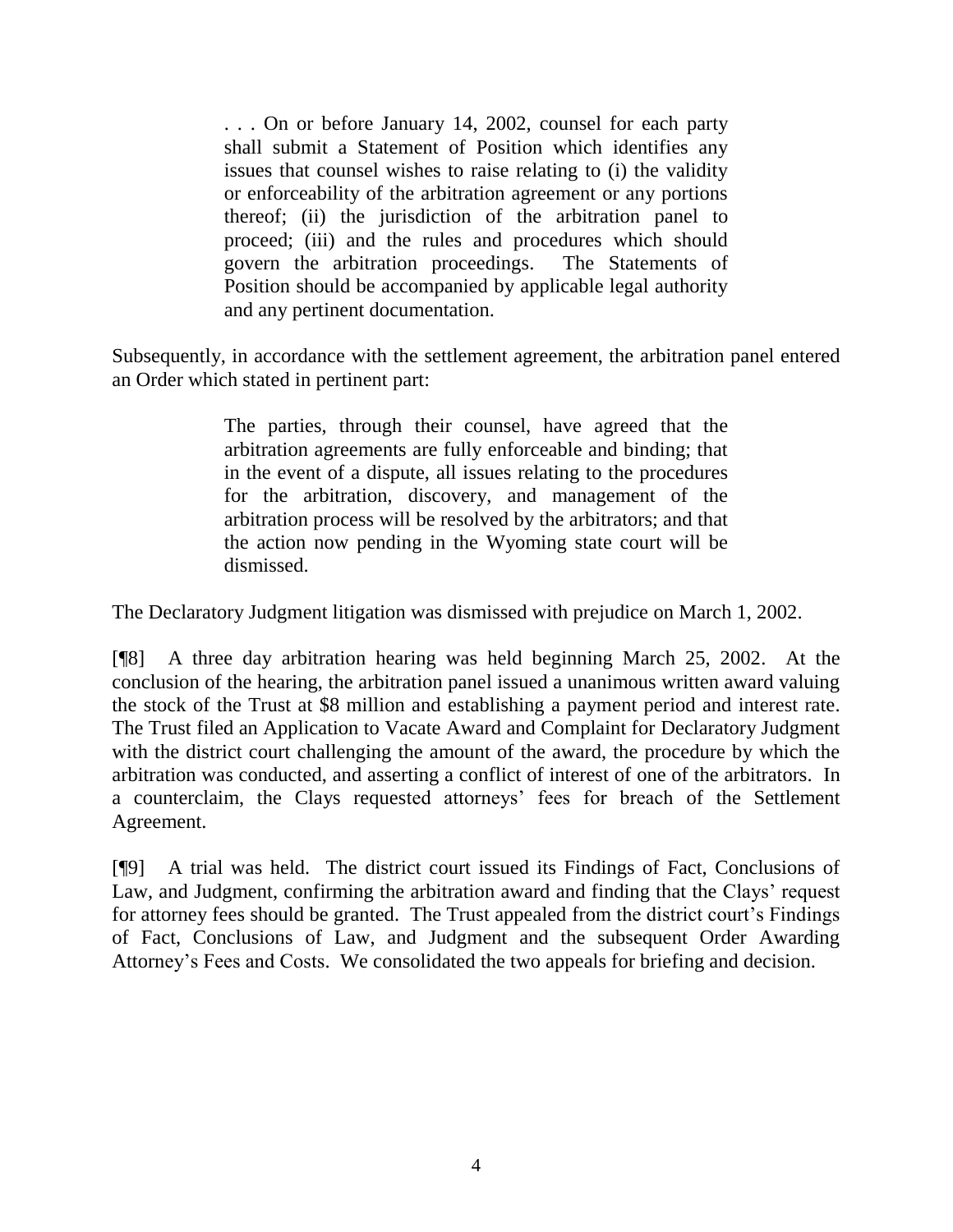### **DISCUSSION**

#### *No. 05-281 Arbitration Award*

[¶10] In its Findings of Fact, Conclusions of Law, and Judgment, the district court found, in pertinent part:

> 49. The provisions of the Settlement Agreement included the following:

> > 2.  $\ldots$  the parties agree to conduct a final, binding arbitration . . . . In particular: (a) Forrest Clay, F. Kelly Clay and the Newell B. Sargent 1990 Trust have each selected one arbitrator; and (b) the **decision of a majority of the arbitrators as to the value of the Trust's stock in Wyoming Beverages and on any other matters before the arbitrators shall be final and binding on all parties**. Any decision or award of a majority of the arbitrators shall be enforceable in any federal or state court having jurisdiction thereof. **The parties hereby expressly waive and release any challenge to the enforceability of any arbitrators' award or decision based on the arbitrator selection process or the identity of the arbitrators, or the submission of these matters to arbitration under the Stock Purchase Agreement.** [T]he parties further expressly acknowledge the enforceability of any award or decision by the arbitrators as provided by Wyoming law.

> > 3. The Trust and the Trustees hereby agree and consent to Forrest Clay"s selection of Bruce D. Pringle as arbitrator and to F. Kelly Clay"s selection of H. Alan Dill as arbitrator.

> > 4. The Clays hereby agree and consent to the Trust"s selection of Michael D. Zimmerman as arbitrator.

\* \* \*

6. The Trust and the Trustees hereby expressly agree and acknowledge that the Stock Purchase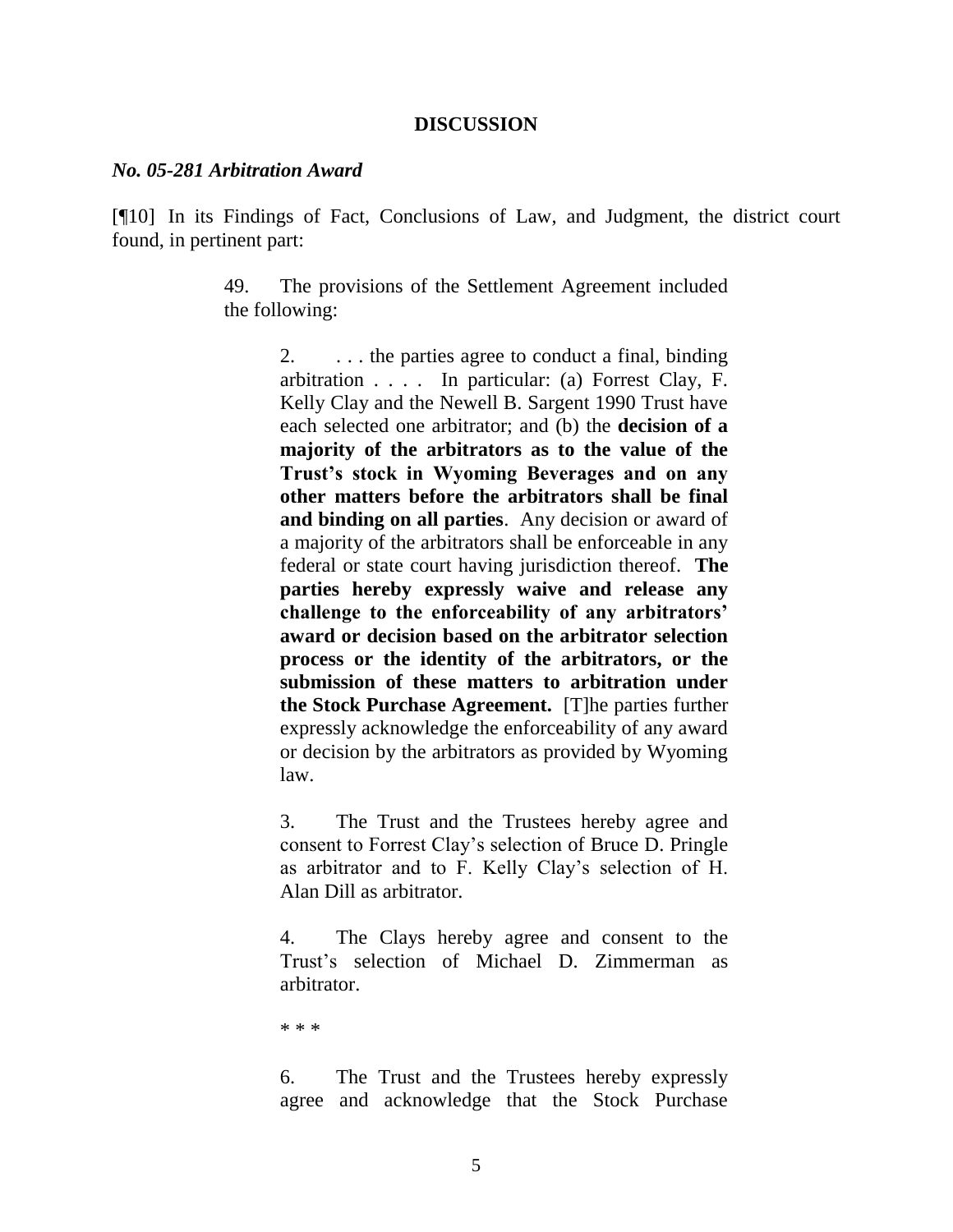Agreement and the arbitrator selection clause contained therein are enforceable as written, are not unconscionable and are not otherwise void or voidable based on any legal or equitable theory or claim, and hereby **waive any challenge to the arbitrators selected or to the arbitration process**.

\* \* \*

12. . . . **Any dispute arising out of or relating in any way to this Agreement shall be resolved by a majority of the arbitrators agreed to in this Agreement through final, binding and nonappealable arbitration** in accordance with the arbitration rules of the American Arbitration Association. The prevailing party in any such dispute shall be entitled to recover its reasonable attorneys' fees and costs (including, without limitation, any arbitration fees and costs) from the other party, in addition to any other relief to which the prevailing party may be entitled.

53. After additional settlement discussions, legal counsel for The Newell B. Sargent 1990 Living Trust and legal counsel for Forrest L. Clay and F. Kelly Clay agreed to recognize the validity and enforceability of the Settlement Agreement, to go forward with the arbitration provided for thereunder, and to dismiss the pending litigation.

\* \* \*

55. On February 12, 2002, an Arbitration Management Order was entered by the selected, agreed upon, and retained arbitrators, which documented that:

> 12. The parties, through their counsel, have agreed that the **arbitration agreements are fully enforceable and binding; that in the event of a dispute, all issues relating to the procedures for the arbitration, discovery, and management of the arbitration process will be resolved by the arbitrators**; and that the action now pending in the Wyoming state court will be dismissed.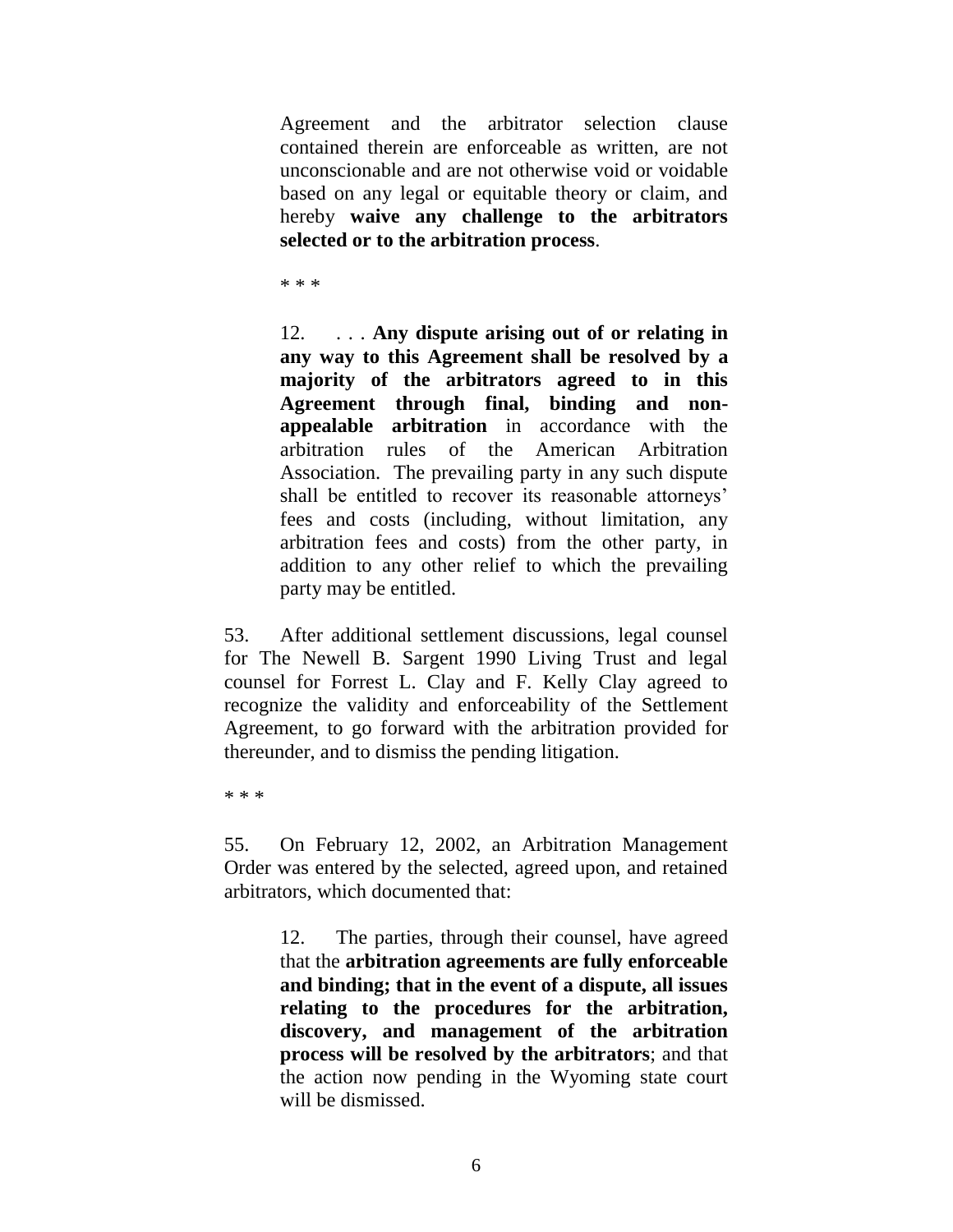111. **Competent and persuasive evidence was presented at trial to establish by a preponderance of the evidence that Plaintiffs breached the material provisions of paragraphs 2, 3, 6, and 12 of the Settlement Agreement** in (1) refusing to comply with and disputing the provisions of paragraph 2 thereof, which provide: "(b) the decision of the majority of the arbitrators as to the value of the Trust"s stock in Wyoming Beverages and on any other matters before the arbitrators shall be final and binding on all parties. Any decision or award of a majority of the arbitrators shall be enforceable in any federal or state court having jurisdiction thereof. The parties hereby expressly waive and release any challenge to the enforceability of any arbitrators' award or decision based on the arbitrator selection process or the identity of the arbitrators, or the submission of these matters to arbitration under the Stock Purchase Agreement."; (2) refusing to close on the sale of the subject Wyoming Beverages, Inc. stock in accord with the Arbitration Award; (3) challenging the award based, in part, on the identity of the arbitrators, to whom Plaintiffs expressly agreed in the Settlement Agreement; and (4) not bringing disputes arising out of and relating to the Settlement Agreement to be resolved by a majority of the arbitrators agreed to in the Settlement Agreement.

(Emphasis added.)

[¶11] The Trust challenges the district court"s decision confirming the arbitration award. Significantly, as the Clays point out, the Trust does not dispute the district court's findings that the Trust breached the settlement agreement by refusing to comply with the provision providing that "the decision of the majority of the arbitrators as to the value of the Trust"s stock in Wyoming Beverages and on any other matters before the arbitrators shall be final and binding on all parties." Nor did the Trust contest the district court's finding that it had waived the right to seek judicial review of the identity of and selection of the arbitrators, or the arbitration process. The Clays, relying on our holding in *Ultra Resources, Inc. v. McMurry Energy Co.*, 2004 WY 121, 99 P.3d 959 (Wyo. 2004), contend that the failure to challenge those rulings is fatal to the Trust's appeal. We agree.

[¶12] In *Ultra Resources*, appellant challenged the district court's confirmation of an arbitration award where the district court held that: (1) the parties had agreed, in a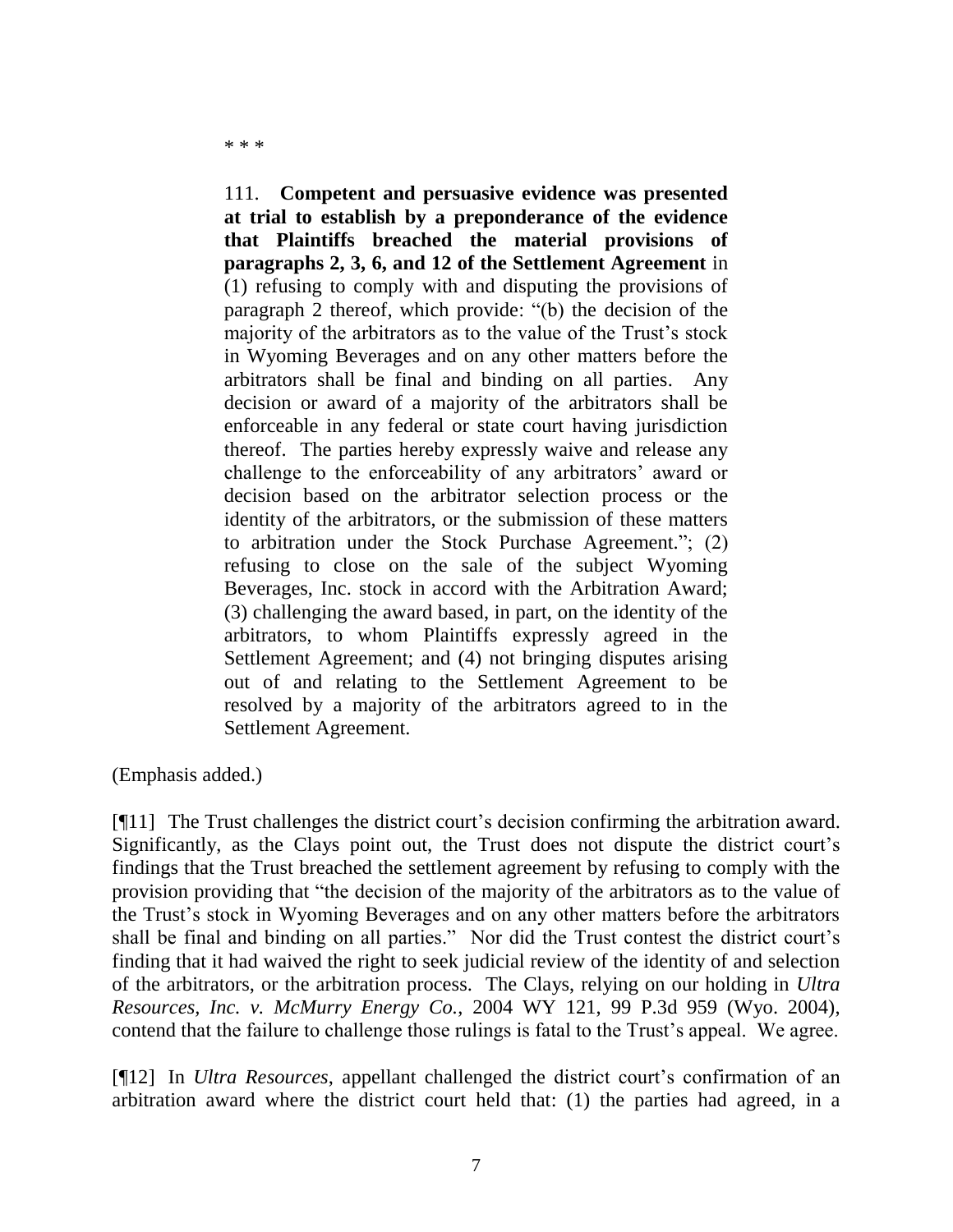settlement agreement, that the outcome of the arbitration would be binding and nonappealable; and (2) the appellant had failed to prove the merits of its arguments in favor of vacating the award. On appeal, the appellant designated for review only the merits of the decision not to vacate. *Id*., ¶ 1, 99 P.3d at 960. We held that:

> Rule 7.01 of the Wyoming Rules of Appellate Procedure requires an appellant to include in its opening brief a statement of the issues presented for review. W.R.A.P. 7.01(d). Rule 7.01(f), W.R.A.P., requires an appellant to present argument on every issue it is requesting this Court to review on appeal.

. . .

Presenting argument in a reply brief is not equivalent to framing the issues in an opening brief. A reply brief is not a second chance to raise an issue or present argument that the appellant had the responsibility, but failed, to address in its opening brief.

. . .

Since Ultra failed in its opening brief to designate or argue the issue of the propriety of the holding by the district court that it contractually waived its right to seek judicial review of the arbitration award, the holding is uncontested. The points presented in this court on behalf of the plaintiff in error are very limited and it is, of course, elementary that points not urged in this court are deemed to be waived. Ultra"s opening brief raises no issue that would support reversal of the district court order. Ultra"s issue regarding the merits of its motion to vacate the arbitration award is moot.

*Ultra Resources*, ¶¶ 7, 11, 13, 99 P.3d at 962-64 (internal citation and quotation marks omitted).

[¶13] Here, the Trust failed to challenge dispositive rulings of the district court. As a result, all issues presented by the Trust concerning the arbitration award are moot. The appeal in No. 05-281 is dismissed.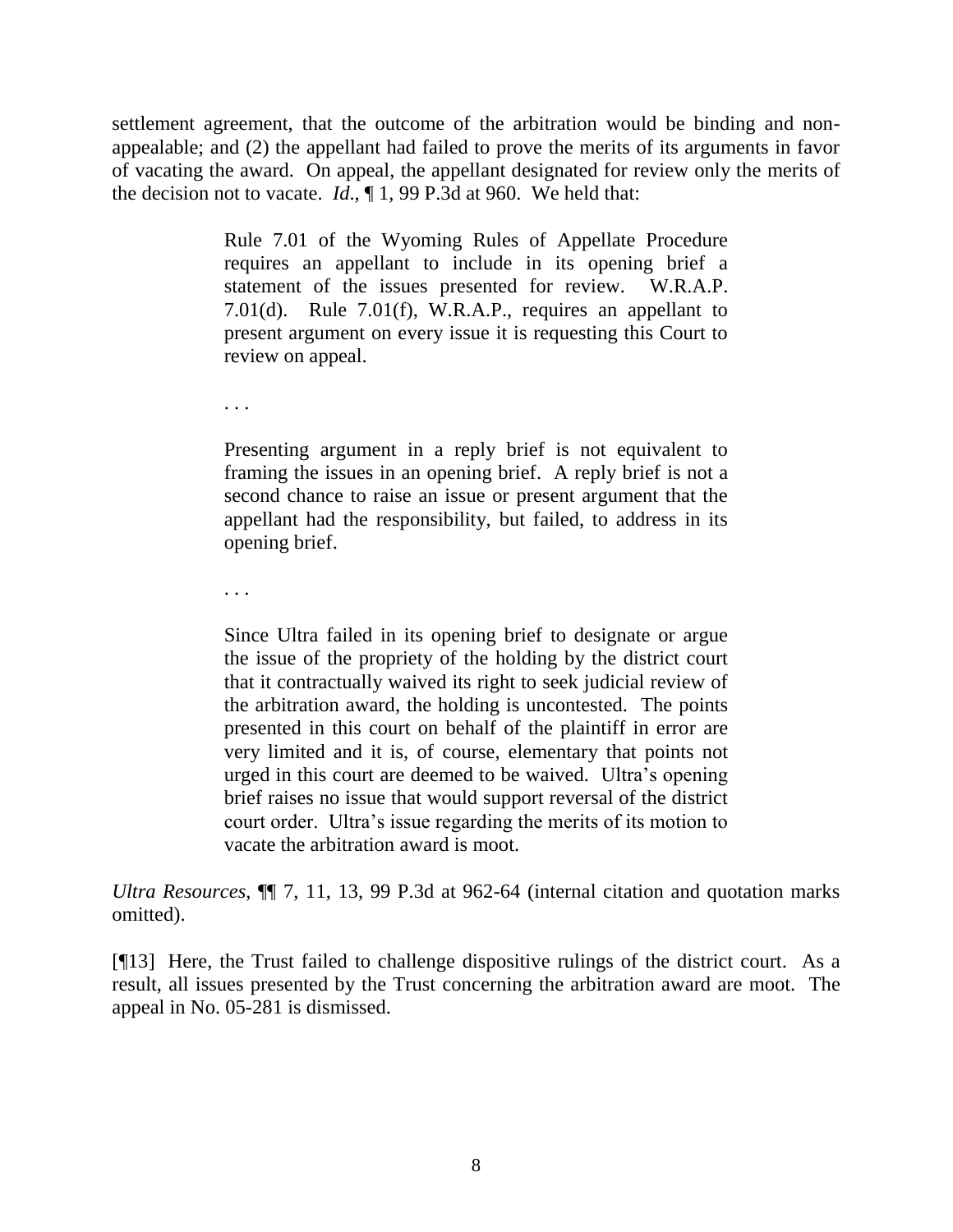### *No. 06-21 Attorneys' Fees*

 $\overline{a}$ 

[¶14] After the district court confirmed the arbitration award, the Clays submitted billing records and affidavits supporting the reasonableness of their request for attorneys' fees. The Trust objected, claiming that attorneys' fees were not authorized, or alternatively, that the request for fees was excessive, and that the fees incurred should be allocated among the various claims the Clays asserted. The Clays requested and obtained leave to file a reply. In their reply, the Clays made efforts to defend the hourly rates charged by out-of-state attorneys, the involvement of multiple attorneys, and argued that the interrelationship between all the claims made allocation unnecessary in this case. To further address the Trust's allocation argument, the Clays identified a portion of the fees that could be attributed solely to the litigation of their other counterclaims or to the representation of WBI as intervenor.

[¶15] After hearing argument and taking the matter under advisement, the district court issued a decision letter and its Order Awarding Attorney"s Fees and Costs. The district court considered the federal lodestar test and the factors set forth in Wyo. Stat. Ann. § 1- 14-126(b) (LexisNexis 2005).<sup>1</sup> The district court found it appropriate to award a lesser amount than requested by the Clays in order to: 1) account for charges attributable to

(i) The time and labor required, the novelty and difficulty of the questions involved, and the skill requisite to perform the legal service properly;

(ii) The likelihood that the acceptance of the particular employment precluded other employment by the lawyer;

(iii) The fee customarily charged in the locality for similar legal services;

(iv) The amount involved and the results obtained;

(v) The time limitations imposed by the client or by the circumstances;

(vi) The nature and length of the professional relationship with the client;

(vii) The experience, reputation and ability of the lawyer or lawyers performing the services; and

(viii) Whether the fee is fixed or contingent.

<sup>&</sup>lt;sup>1</sup> Wyo. Stat. Ann. § 1-14-126(b) (LexisNexis 2005) provides:

<sup>(</sup>b) In civil actions for which an award of attorney"s fees is authorized, the court in its discretion may award reasonable attorney"s fees to the prevailing party without requiring expert testimony. In exercising its discretion the court may consider the following factors: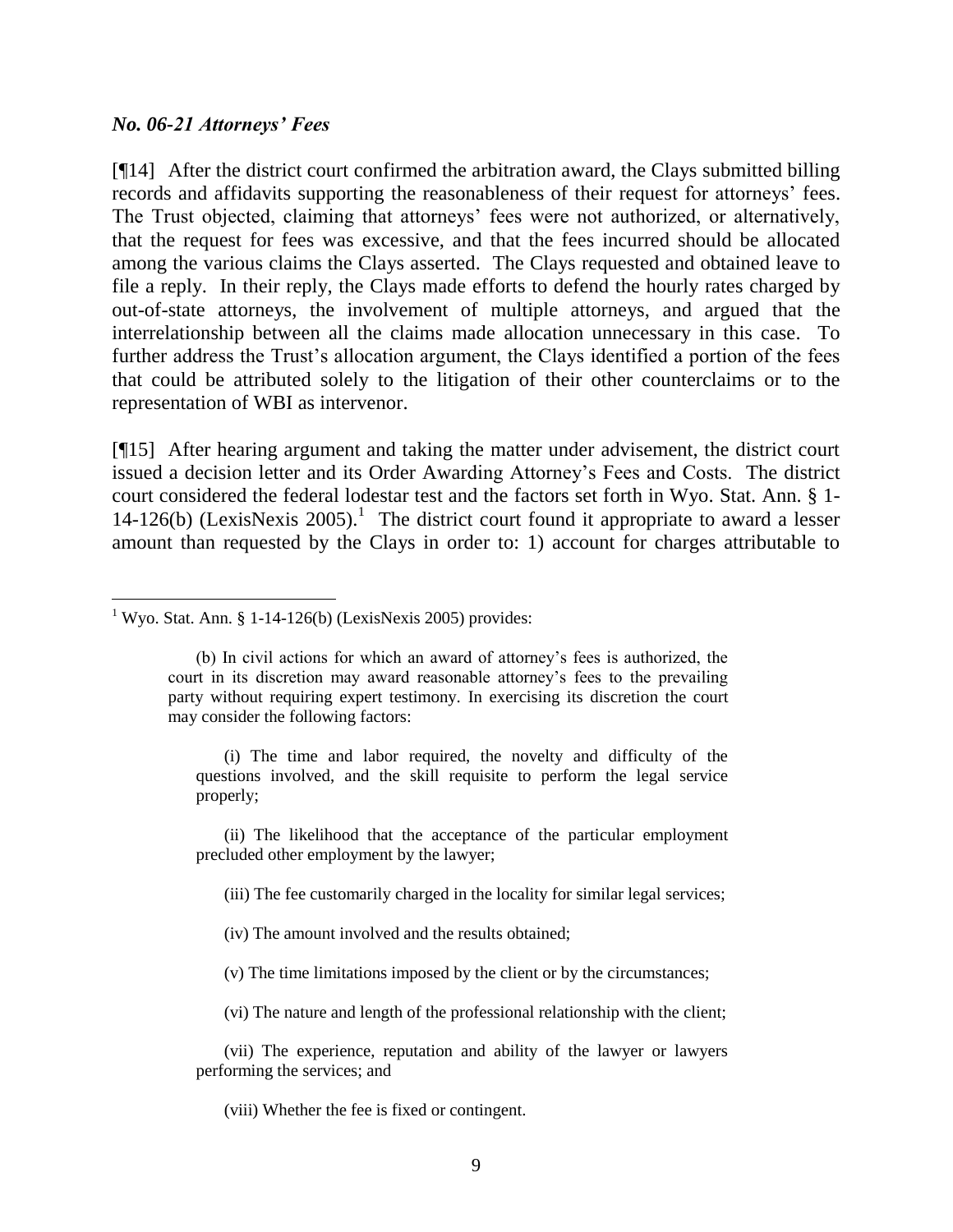representation of WBI and the pursuit of the Clays" other counterclaims; and 2) adjust for reasonable rates and hours.

[¶16] The Trust challenges the award as unauthorized and unreasonable. We review a district court's decision awarding attorneys' fees under an abuse of discretion standard. *Askvig v. Wells Fargo Bank Wyo., N.A.*, 2005 WY 138, ¶ 22, 121 P.3d 783, 789 (Wyo. 2005). The Trust bears the burden of establishing that the trial court abused its discretion. *Id*. Generally, Wyoming subscribes to the American rule regarding recovery of attorneys" fees, making each party responsible for his own attorneys" fees. *Schlesinger v. Woodcock*, 2001 WY 120, ¶ 21, 35 P.3d 1232, 1239 (Wyo. 2001). However, a contract may expressly authorize an award of attorneys" fees to a prevailing party. *Id*.

[¶17] First, the Trust argues the Settlement Agreement does not provide for attorneys' fees. The Trust does not dispute that the district court matter was one "arising out of or related" to the Settlement Agreement. However, it asserts that the attorneys' fees provision requires that disputes arising from the Settlement Agreement be arbitrated. The Trust reasons that because the district court action was not arbitration, that the agreement does not authorize an award of attorneys' fees by the district court. We reject this reasoning because the obvious intent of the Settlement Agreement was to foreclose future litigation between the parties and to award attorneys' fees to the prevailing party in any dispute involving the Settlement Agreement. The district court properly found that the Clays could recover attorneys' fees.

[¶18] The Trust also asserts that the Clays did not meet their burden of proof in segregating attorneys' fees and establishing the reasonableness of those fees. We have recognized that when possible, fees should be segregated between multiple clients and/or multiple claims. *Cline v. Rocky Mt., Inc.*, 998 P.2d 946, 952 (Wyo. 2000). The Clays submitted detailed billing records along with affidavits explaining the complexity of the litigation to support the reasonableness of their fee request. Although the Clays did not concede that allocation was appropriate in this case, they identified a significant portion of the fees that might be properly allocated to other aspects of the litigation. We conclude that the district court had ample evidence to determine the reasonableness of the fees and to make a proper allocation.

[¶19] The district court declined a portion of the fees incurred by the Clays, finding that some allocation among claims and parties was appropriate. The court's decision letter reflects thorough and thoughtful consideration of the parties" submissions and the factors in Wyo. Stat. Ann. § 1-14-126(b). It analyzed reasonableness according to the lodestar test: (1) whether the fee charged represents the product of reasonable hours times a reasonable rate; and (2) whether other factors of discretionary application should be considered to adjust the fee either upward or downward. *Schlesinger*, ¶ 21, 35 P.3d at 1239. The district court concluded that downward adjustments were "necessary to establish an award of attorney's fees that represent [ed] 'the product of reasonable hours